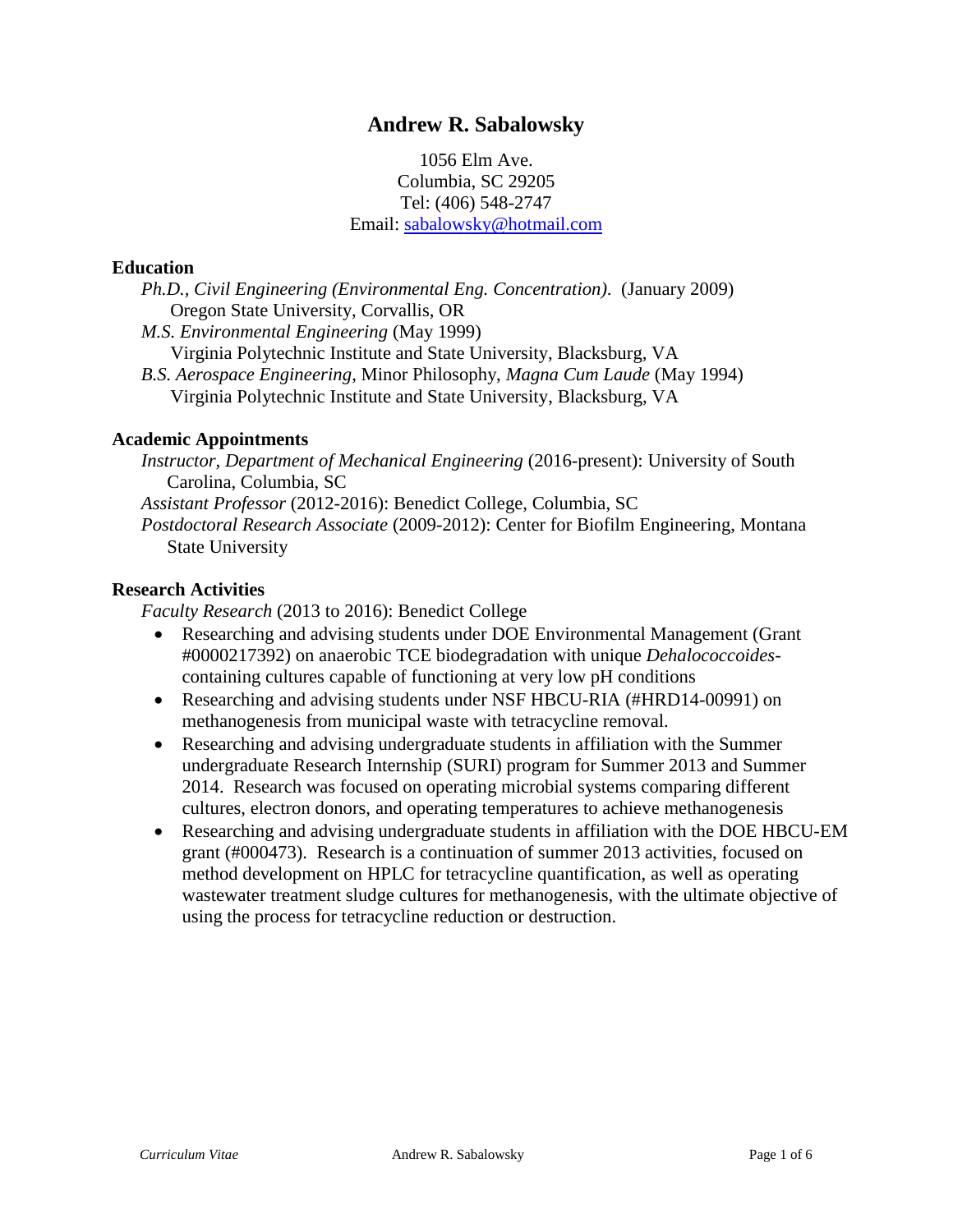*Post-Doctoral Research* (2009 to 2012): MSU Center for Biofilm Engineering

- Investigating electron transport within cells, between cells, and to extracellular matrices (solid surfaces, dissolved metals, and aqueous sulfate) in the ubiquitous sulfate reducing bacterium, *Desulfovibrio vulgaris* Hildenborough (DvH).
- Operating CDC Biofilm reactors with DvH wild-type pure cultures and select gene deletion mutants to learn:
	- o which genes and extra-cellular features (pili and flagella) are important to electron transport and biofilm formation for DvH; and
	- o how differing electron donor/acceptor sources and ratios impact biofilm formation and electron transport.
- Building and operating microbial fuel cells, using DvH as a biological anode to study electron transport and the role of biofilm and extracellular features in electron transport.
- Using Field Emission Scanning Electron Microscopy (FE-SEM) to visualize extracellular features in biofilms.
- Operating batch growth experiments to determine how aqueous chromium(VI) affects cell growth rate, viability, and the role of pili or flagella in chromium(VI) reduction.

*Ph.D. Research* (2002 to 2008):

- Operated microcosms, batch culture experiments, constructed and operated chemostats and recirculating packed columns to study reductive dechlorination of chloroethenes in mixed anaerobic *Dehalococcoides*-containing cultures.
- Used above systems combined with anaerobic culturing techniques, gas chromatography (GC), high pressure liquid chromatography (HPLC), ion chromatography (IC), and quantitative polymerase chain reactions (qPCR) to investigate issues such as: Haldane inhibition of chloroethenes on their own dechlorination; toxicity of high concentrations of trichloroethene (TCE) and cis-1,2-dichloroethene (cDCE) to the dechlorination process; community shifts over time in long-term chemostat operation; gene expression under various conditions; and the comparison of attached to suspended growth for anaerobic reductive dechlorination of TCE.
- Modeled dechlorination activity as Michaelis-Menten-based kinetics with inhibition, growth, decay and toxicity parameters for both batch and flow-through systems to describe observed activity
- Researched the use of alkynes as tools for probing mechanisms of reductive dechlorination of chloroethenes in association with the Western Region Hazardous Substance Research Center (WRHSRC), Project 1-OSU-01
- Supplied culture, technical expertise, and endpoint microcosm operation in bioaugmenting continuous flow column studies for reductive dehalogenation in association with WRHSRC, Project 2-OSU-07

*M.S. Research* (Summer 1998):

 Constructed and operated four different bench-scale treatment systems to investigate best strategy for treating a complex industrial wastewater with high ammonia loading and seasonal high temperatures at the Hopewell Regional Wastewater Treatment Facility, Hopewell, VA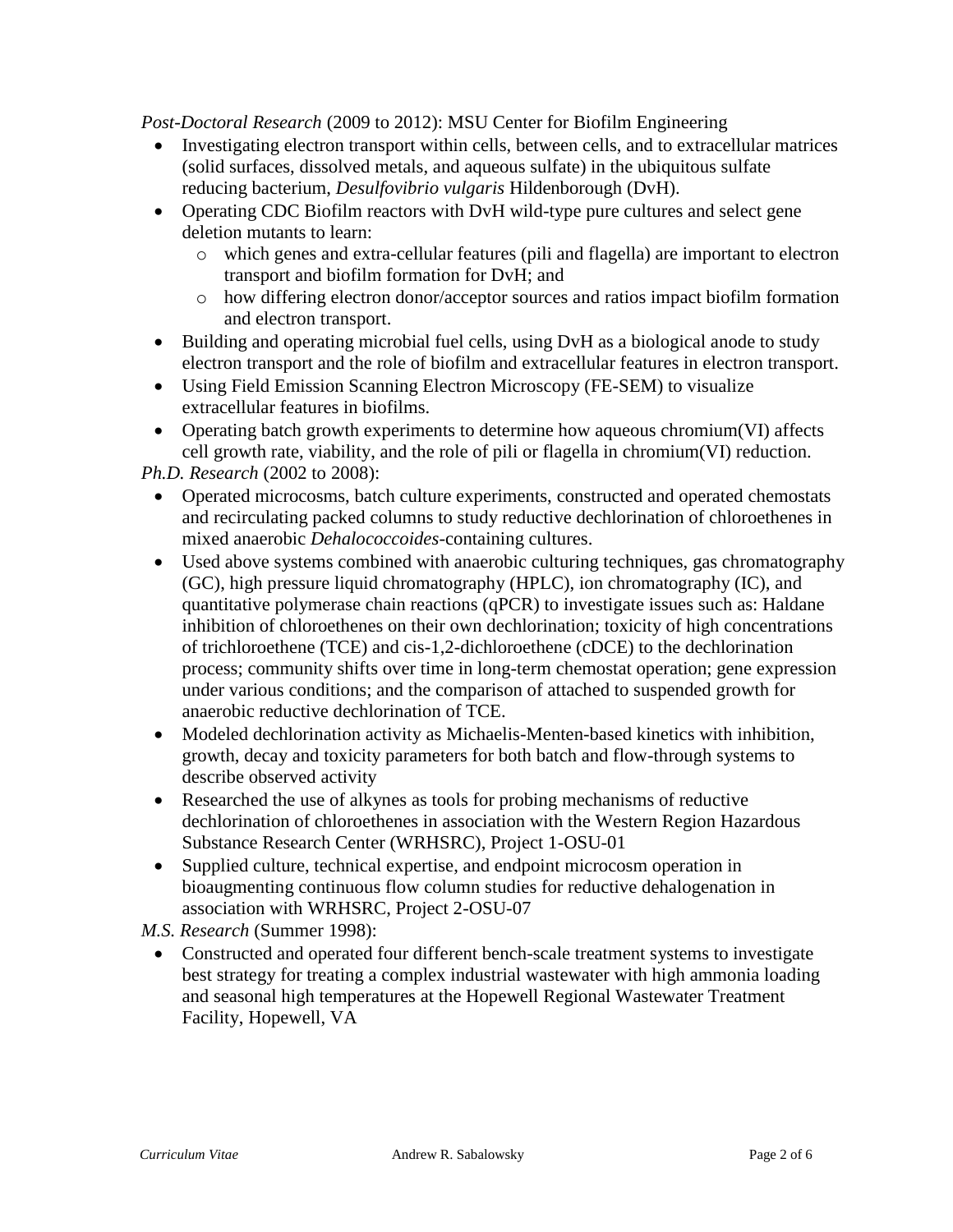# **Consulting Experience**

*Environmental Engineering E.I.T.* (October 1999 to October 2001)

- EGR & Associates, Eugene, OR (Phil Stallings)
- Managed monitoring, sampling, and reporting of active and closed landfills
	- o Prepared quarterly and annual groundwater quality assessment reports for various landfills, including reviewing and risk-based analysis of laboratory and field data
- Collected well samples and oversaw groundwater monitoring well installation

*Environmental Engineering E.I.T.* (February 1998 to October 1999)

Environmental Engineering, Inc., Blacksburg, VA (Chris Swan, President)

- Monitored and maintained equipment for dual-phase and soil vapor extraction systems
- Oversaw monitoring well installation
- Collected groundwater samples and performed slug tests, estimated hydraulic parameters, and designed UST remediation strategies based on data collected.
- Researched and documented feasibility of bioremediation strategies for specific UST sites.

# **Synergistic Activities**

*Benedict College Recycling Coordinator* (2014-present): Benedict College, Columbia, SC

- Applied for and received community grant to purchase recycle bins.
- Coordinating recycling education and collection activities

*MSU Sustainability Advisory Council* (2010 to 2012)

- Elected as a Professional Council representative to the Campus Sustainability Advisory Council (CSAC).
	- o Drafting portions of the Climate Action Plan (CAP)
	- o Managing Editor of CAP: editing and coordinating CAP writing activities
	- o Seeking grant funding relevant to sustainable infrastructure and education improvements at MSU using the SMARTS and COS grant search databases
	- o Prioritizing and coordinating MSU campus infrastructure improvement projects, and public outreach communications on and off campus
	- o Reviewing and advising in the MSU president's task force meetings assessing the current Energy Performance Contracting for feasible sustainability infrastructure improvements.

*Engineers Without Borders* (2005 to 2008)

- Vice-president and co-founding member of Oregon State University chapter of Engineers Without Borders (OSU-EWB) (April 2005 to August 2006): Assisted with drafting of chapter constitution, securing membership in EWB national organization, gaining local publicity, and securing university and private funding.
- Water Quality Assessment team leader (February 2006 to October 2006): Trained EWB members and designed sampling strategy. Supervised and implemented water sampling and analyses in country on second site assessment trip by OSU-EWB to Las Mercedes y El Naranjito, El Salvador (September 2006).
- Active member and water quality assessment consultant (2006 to 2009)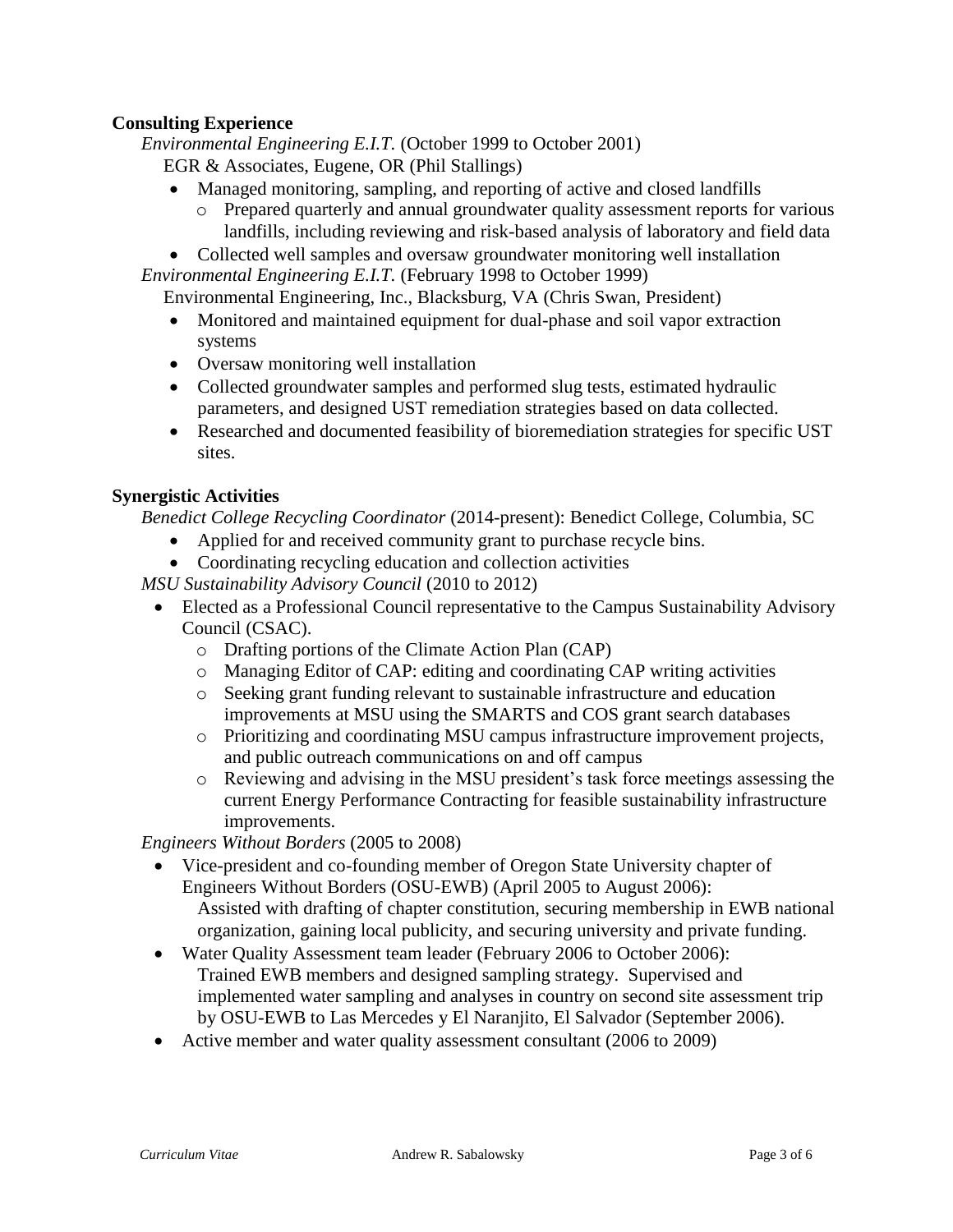## **Other Instructing Activities**

*Microbial Fuel Cell Workshop* (2010 to 2012)

 Conducting workshops demonstrating microbial fuel cell construction and operations to visiting corporate sponsors of the Center for Biofilm Engineering at the semi-annual Montana Biofilm Meetings (Feb 2010, Jul 2010, and Feb 2011)

*Teaching workshop attendee* (November 18, 2009)

• Completed "Educating Engineers: Designing for the Future of the Field," teaching workshop. Participants learned how to engage students in the classroom by first teaching first principles and "big picture" concepts before supplying specific detail- and calculation-based information, to facilitate critical thinking and deeper understanding of subject material.

*Teaching course attendee* (January 2008 to March 2008)

- Completed "Success in the College Classroom," a teaching course for present and future university instructors.
- Learned best practices and strategies for: articulating outcomes and syllabi, effective lecturing, designing effective group and peer learning activities, managing behavioral dilemmas, measuring outcomes, documenting teaching effectiveness, and engaging active students.

*Research Mentor for undergraduate students* (Summer 2004 and Summer 2005)

 Mentored undergraduate researchers under National Institute of Environmental Health Sciences (NIEHS) Training Grant #1P42 ES10338. Trained in anaerobic microcosm operation for batch kinetic tests, standard curve production, GC analyses, and advised on graduate school and professional career options.

*Community Teaching* (2004)

- Guest instructor about water quality issues for Cheldelin Middle School (Corvallis, OR) science class (Spring 2004).
- Prepared education unit with activities regarding analytical chemistry and remediation of a hypothetical chromium- and TCE-contaminated site for the Science and Math Investigative Learning Experiences (SMILE) program, which is focused on stimulating interest in scientific careers among children of underrepresented and educationally disadvantaged backgrounds (Spring 2004).

## **Publications**

### *Refereed Papers*

- Sabalowsky, AR and L Semprini. 2010. Trichloroethene and cis-1,2-dichloroethene concentration-dependent toxicity model simulates anaerobic dechlorination at high concentrations: I. batch-fed reactors. *Biotechnology and Bioengineering*, 107(3):529– 539.
- Sabalowsky, AR and L Semprini. 2010. Trichloroethene and cis-1,2-dichloroethene concentration-dependent toxicity model simulates anaerobic dechlorination at high concentrations: II. Continuous flow and attached growth reactors. *Biotechnology and Bioengineering*, 107(3):540–549.
- Sabalowsky, AR. 2010. Spotlight: Modeling solvent toxicity with concentrationdependent increased cell decay. *Biotechnology and Bioengineering*, 107(3):fmv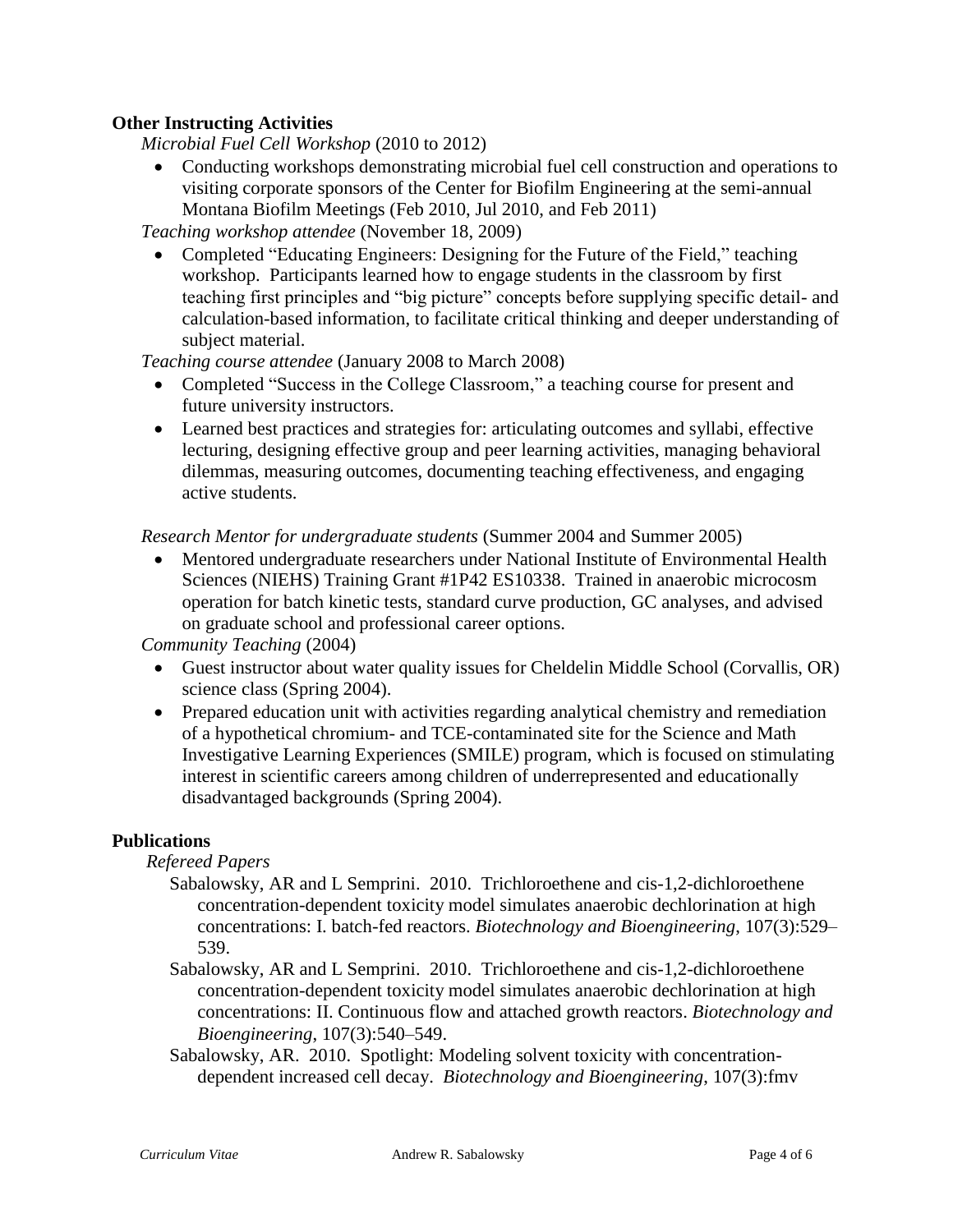- Behrens, S., MF Azizian, PJ McMurdie, A Sabalowsky, ME Dolan, L Semprini, and AM Spormann. 2008. Monitoring Abundance and Expression of *Dehalococcoides* sp. Chloroethene Reductive Dehalogenases in a PCE-Dechlorinating Continuous Flow Column. *Applied and Environmental Microbiology,* **74**:5695-5703.
- Azizian, MF, S Behrens, A Sabalowsky, ME Dolan, AM Spormann, and L Semprini. 2008. Continuous-flow column study of reductive dehalogenation of PCE upon bioaugmentation with the Evanite enrichment culture. *Journal of Contaminant Hydrology*, **100**:11-21.

### *Journal articles in preparation:*

Quantification of *Dehalococcoides* 16S rRNA genes correlates directly to cDCE and vinyl chloride dechlorination rates in mixed community chemostats.

### *Conference Presentations*

- Nato, N and AR Sabalowsky. April, 2015. Substrate and Temperature Effects on Methanogenesis in Food Waste Sludge Digestion. *SC ASM Spring Meeting*.
- Sabalowsky, AR. July, 2010. Factors affecting biofilm formation by *Desulfovibrio vulgaris* Hildenborough. *Montana State University Center for Biofilm Engineering: Biofilm Science and Technology Semi-annual Meeting*.
- Sabalowsky, AR. October, 2009. Differences in toxicity observed in suspended and biofilm growth as described by a supermodel. *Montana State University Center for Biofilm Engineering Seminar Series*.
- Sabalowsky, A.R. and L. Semprini. 2007. Comparison of Attached vs. Suspended Growth for Anaerobic Reductive Dechlorination of High TCE Concentrations. *Subsurface Biosphere Initiative and IGERT Annual Workshop.*

## *Conference Posters*

- Nato, N, TE Williams, and AR Sabalowsky, *Temperature and Substrate Effects on Methanogenesis*. Waste to Wealth Symposium. February 2014. Columbia, SC, USA.
- Nato, N, TE Williams, and AR Sabalowsky*, Substrate and Temperature Effects on Methanogenesis by Digester Sludges*. July, 2013. Columbia, SC, USA.
- Sabalowsky, A.R. and L. Semprini. 2008. The Effect of Formate vs. Lactate on Performance and Community Evolution in Dechlorinating Consortia Grown in Chemostats Treating TCE-Saturated Media. *Subsurface Biosphere Initiative and IGERT Workshop, 2008*.
- Sabalowsky, A.R. and L. Semprini. 2006. Toxicity toward anaerobic reductive dechlorination by *Dehalococcoides*-containing mixed cultures due to high chloroethene concentrations. Abstract 43, *Superfund 2006 Annual Meeting*.
- Behrens, S., M. Azizian, J. McMurdie, J., A. Sabalowsky, M. Dolan, L. Semprini, A. L. Spormann. 2006. Monitoring Gene Abundance and Expression of Reductive Dehalogenases Involved in Complete Dechlorination of PCE Under Continuous Flow Conditions. *11th International Symposium on Microbial Ecology*.
- Sabalowsky, A.R. and L. Semprini. 2005. Alkynes as Reversible Inhibitors for Probing Mechanisms of Reductive Dehalogenation of Chloroethenes. Abstract 1, Poster session II. A. *Joint International Symposia for Subsurface Microbiology (ISSM 2005) and Environmental Biogeochemistry (ISEB XVII)*.